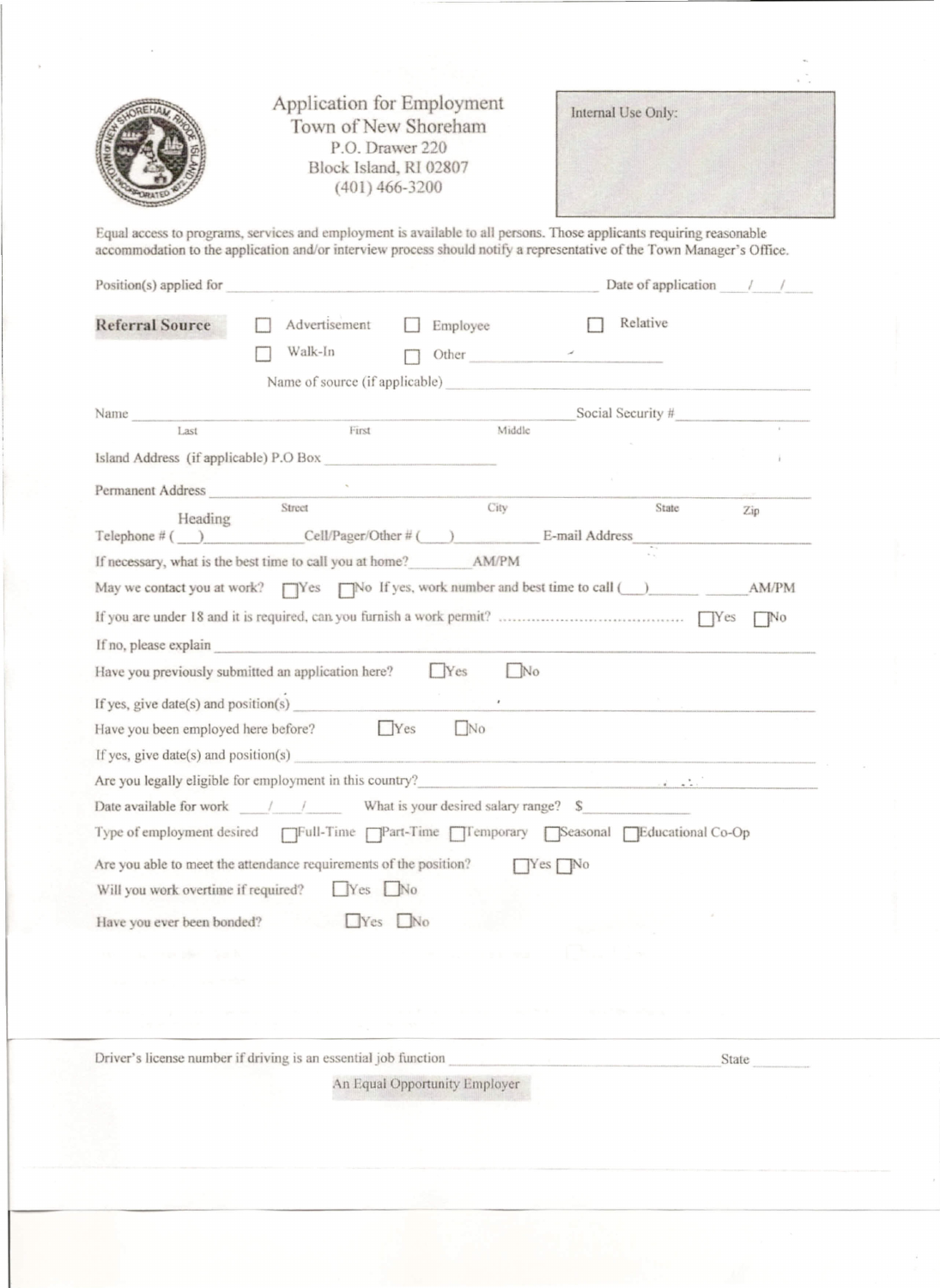## **Employment History**

Provide the following information of your past and current employers, assignments or volunteer activities, starting with the most recent (use additional sheets if necessary). Explain any gaps in employment in comment section below.

| Employer                                                 |     |                |       | Telephone # | <b>Start Date</b> | <b>End Date</b>     |  |
|----------------------------------------------------------|-----|----------------|-------|-------------|-------------------|---------------------|--|
| Address                                                  |     |                |       |             |                   |                     |  |
| Job Title                                                |     |                |       |             |                   | <b>Start Salary</b> |  |
| <b>Immediate Supervisor</b>                              |     |                |       |             | \$                | Per                 |  |
| Reason for Leaving                                       |     |                |       |             |                   | <b>Final Salary</b> |  |
| May we contact for Reference?                            | Yes | No             | Later |             | \$                | Per                 |  |
| Work performed and job responsibilities:                 |     |                |       |             |                   |                     |  |
|                                                          |     |                |       |             |                   |                     |  |
|                                                          |     |                |       |             |                   |                     |  |
|                                                          |     |                |       |             |                   |                     |  |
| Employer                                                 |     |                |       | Telephone # | <b>Start Date</b> | <b>End Date</b>     |  |
| Address                                                  |     |                |       |             |                   |                     |  |
| Job Title                                                |     |                |       |             |                   | <b>Start Salary</b> |  |
| <b>Immediate Supervisor</b>                              |     |                |       |             | ${\mathbb S}$     | Per                 |  |
| <b>Reason for Leaving</b>                                |     |                |       |             |                   | <b>Final Salary</b> |  |
| May we contact for Reference?                            | Yes | No             | Later |             | \$                | Per                 |  |
| Work performed and job responsibilities:                 |     |                |       |             |                   |                     |  |
|                                                          |     |                |       |             |                   |                     |  |
|                                                          |     |                |       |             |                   |                     |  |
|                                                          |     |                |       |             |                   |                     |  |
| Employer                                                 |     |                |       | Telephone # | <b>Start Date</b> | <b>End Date</b>     |  |
| Address                                                  |     |                |       |             |                   |                     |  |
| <b>Job Title</b>                                         |     |                |       |             |                   | <b>Start Salary</b> |  |
| <b>Immediate Supervisor</b>                              |     |                |       |             | $\mathbb S$       | Per                 |  |
| Reason for Leaving                                       |     |                |       |             |                   | <b>Final Salary</b> |  |
| May we contact for Reference?                            | Yes | N <sub>o</sub> | Later |             | \$                | Per                 |  |
| Work performed and job responsibilities:                 |     |                |       |             |                   |                     |  |
|                                                          |     |                |       |             |                   |                     |  |
|                                                          |     |                |       |             |                   |                     |  |
|                                                          |     |                |       |             |                   |                     |  |
| Comments including explanation of any gaps in employment |     |                |       |             |                   |                     |  |

## **Skills and Qualifications**

Summarize any special training, skills, licenses and/or certificates that may qualify you as being able to perform job-related functions in the position for which you are applying.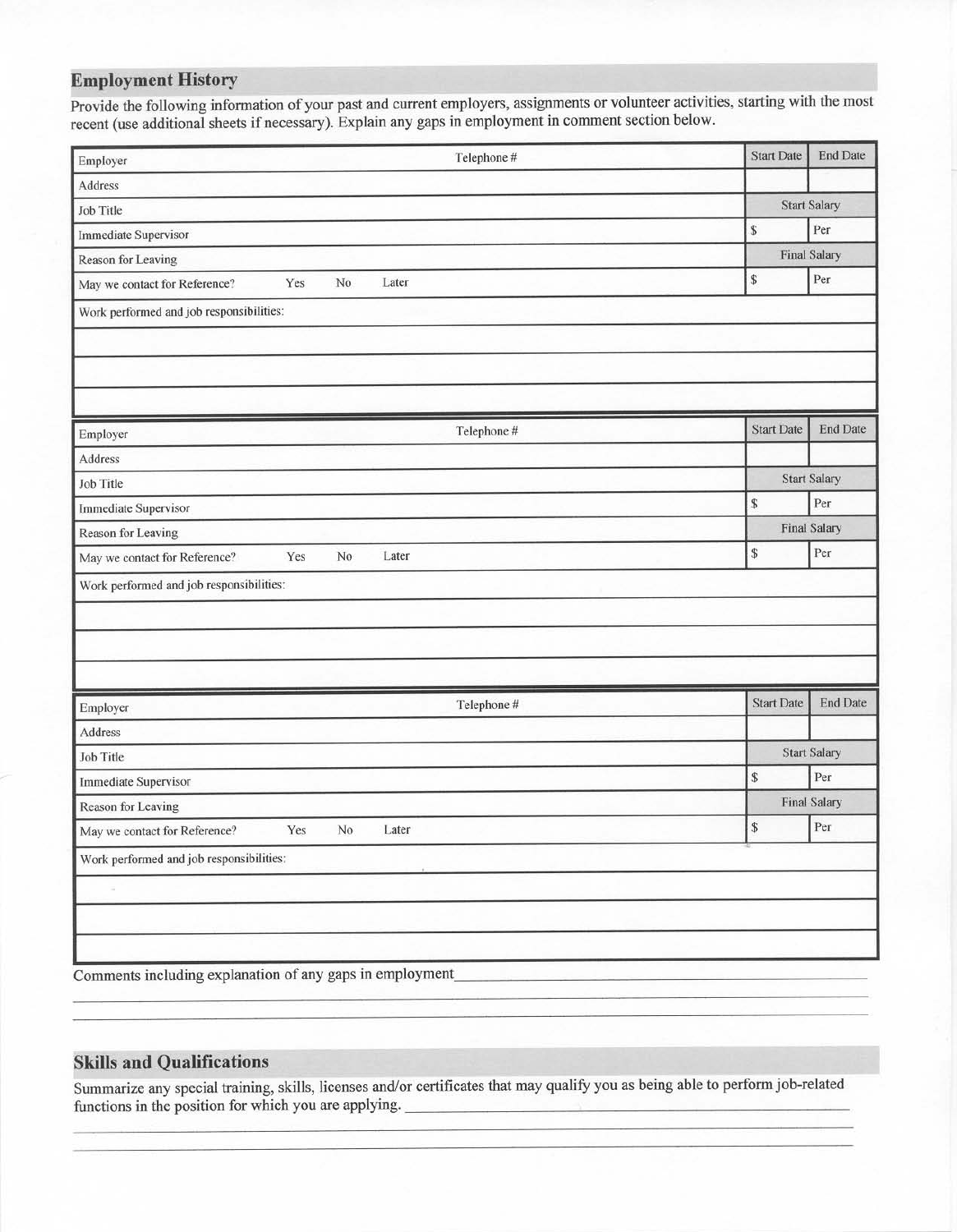### **Educational Background (if job related)**

Fill in information about the schools attended.

|                       | Name | Number of<br>Years<br>Completed | <b>Degree or Diploma</b> | <b>GPA</b> or<br><b>Class Rank</b> | Major |
|-----------------------|------|---------------------------------|--------------------------|------------------------------------|-------|
| High<br><b>School</b> |      |                                 |                          |                                    |       |
| College               |      |                                 |                          |                                    |       |
| Other                 |      |                                 |                          |                                    |       |

#### **References**

List name and telephone number of three business/work references who are not related to you and are not previous supervisors. If not applicable, list three school or personal references who are not related to you.

| Name | Telephone | <b>Number of Years</b><br>known |
|------|-----------|---------------------------------|
|      |           |                                 |
|      |           |                                 |
|      |           |                                 |

#### **Additional Information**

List professional, trade, business or civic associations and any offices held.

Exclude memberships that would reveal race, color, religion, sex, national origin, citizenship, age, mental or physical, disabilities, veteran/reserve National Guard or any other similarly protected status.

| Organization | <b>Offices Held</b> |
|--------------|---------------------|
|              |                     |
|              |                     |
|              |                     |
|              |                     |

List special accomplishments, publications, awards, etc.

Exclude memberships that would reveal race, color, religion, sex, national origin, citizenship, age, mental or physical, disabilities, veteran/reserve National Guard or any other similarly protected status.

List any additional information you would like us to consider.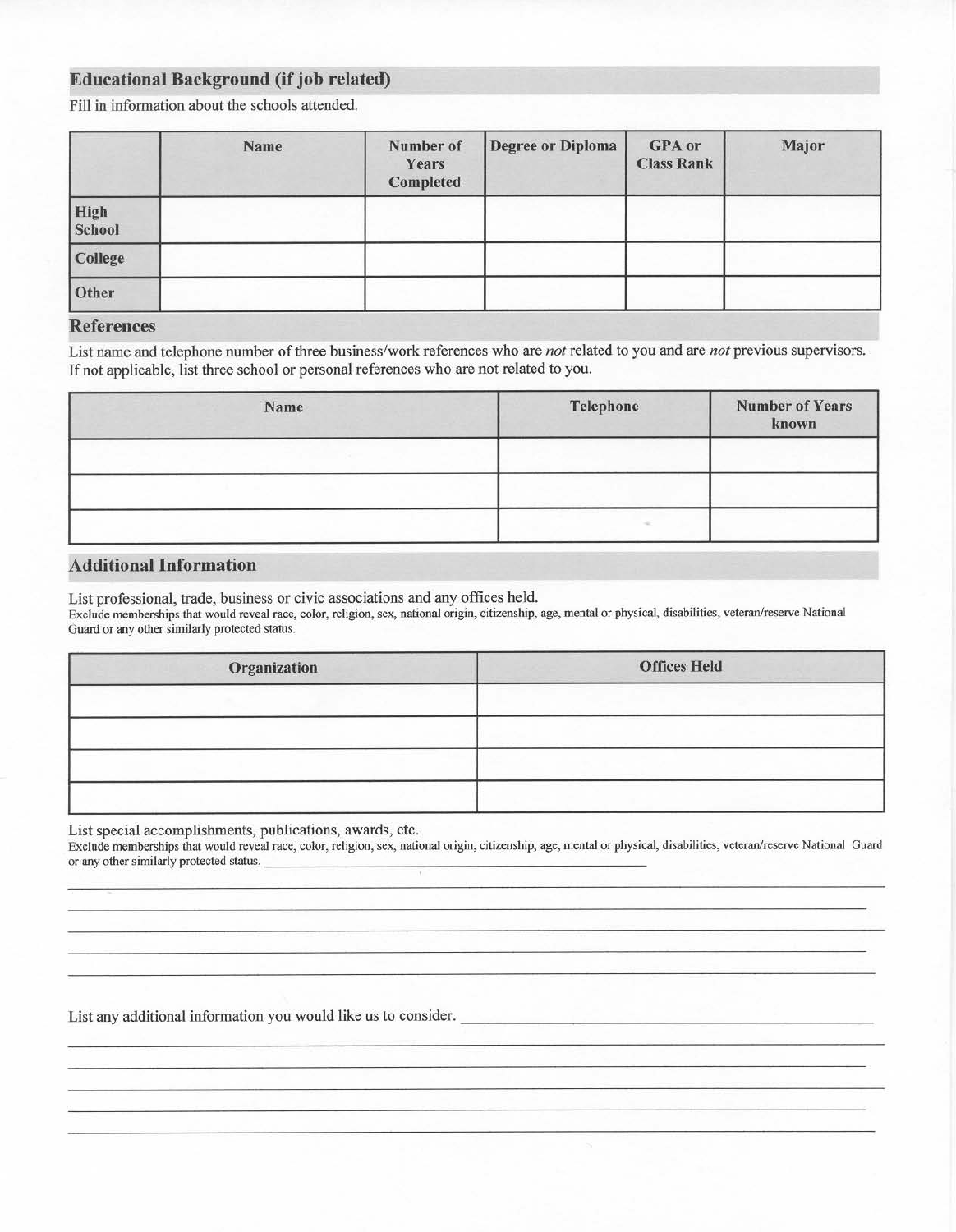#### **Applicant Statement**

I certify that all information I have provided in order to apply for and secure work with the employer is true, complete and correct.

I understand that any information provided by me that is found to be false, incomplete or misrepresented in any respect, will be sufficient cause to (1) cancel further consideration of this application, or (2) immediately discharge me from the employer's service, whenever it is discovered.

I expressly authorize, without reservation, the employer, it representatives, employees or agents to contact and obtain information from all references (personal and professional), employers, public agencies, licensing authorities and educational institutions and to otherwise verify the accuracy of all information provided by me in this application, resumé or job interview. I hereby waive any and all rights and claims I may have regarding the employer, its agents, employees or representatives for seeking, gathering and using such information in the employment process and all other persons and corporations for furnishing such information about me.

I understand that the employer does not unlawfully discriminate in employment and no question on this application is used for the purpose of limiting or excusing any applicant from consideration for employment on a basis prohibited by applicable local, state or federal law.

I understand that this application remains current for six months. At the conclusion of that time, if I have not heard form the employer and still wish to be considered for employment, it will be necessary to reapply and fill out a new application.

This application does not constitute an agreement or contract for employment for any specified period or definite duration. I understand that no supervisor or representative of the employer is authorized to make any assurance to the contrary and that no implied oral or written agreements contrary to the foregoing express language are valid unless they are in writing and signed by the Town Manager.

I also understand that if I am hired I will be required to provide proof of identity and legal authority to work in the United States and that federal immigration laws require me to complete an I-9 form in this regard.

## DO NOT SIGN UNTIL YOU HAVE READ THE ABOVE APPLICATION STATEMENT

I certify that I have read, fully understand and accept all terms of the foregoing Applicant Statement.

**Signature of Applicant** Signature of Applicant

Date